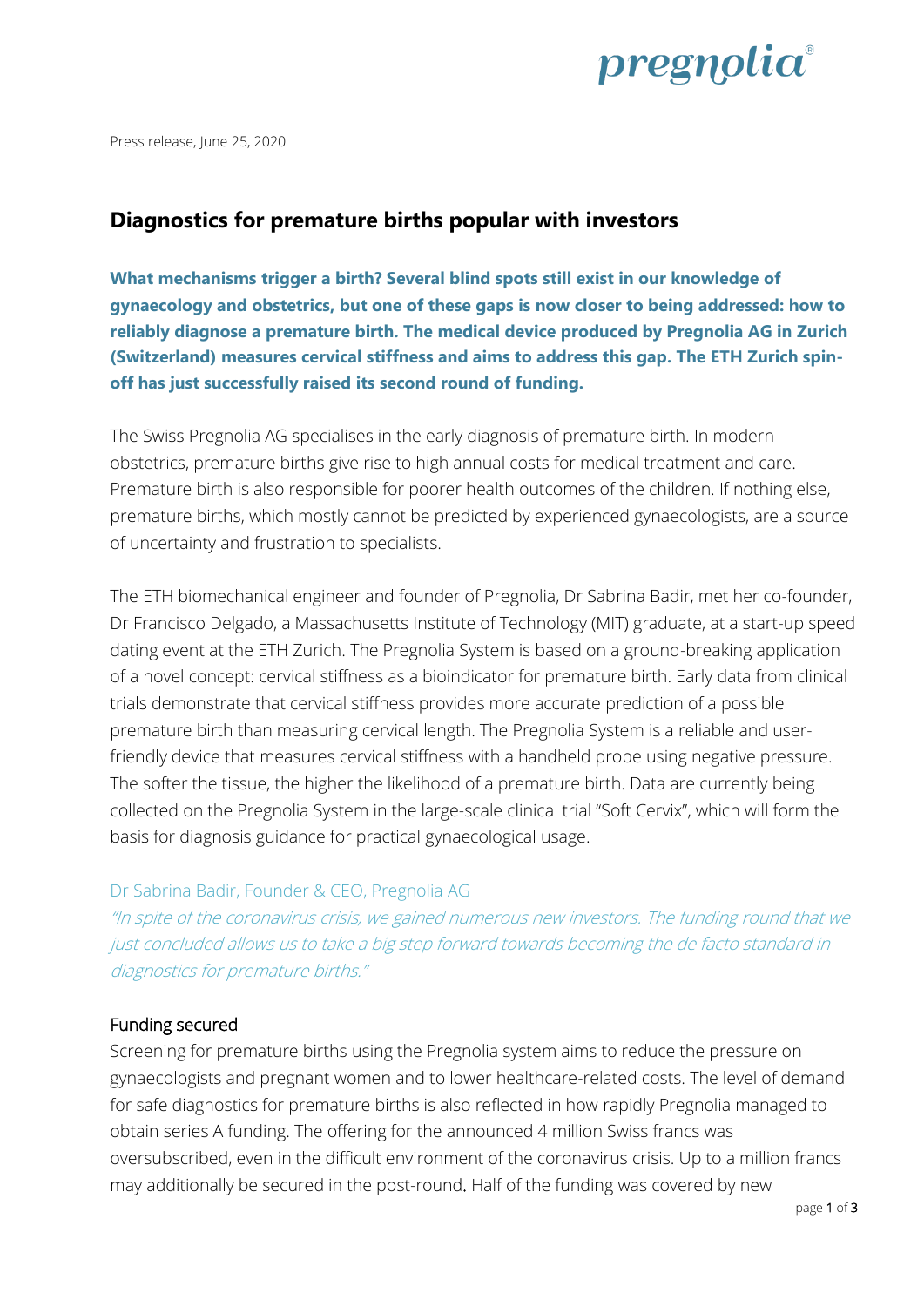

shareholders and the existing shareholders remain convinced of the success of the Pregnolia system, having further invested in additional shares.

Susanne Schorsch, Investment Manager, Investiere Venture Capital "Pregnancy monitoring is a billion-dollar market. The aim of the Pregnolia system is to be able to give an immediate recommendation for therapy thanks to its easy handling in the existing clinical workflow and its high diagnostic reliability, thereby providing "peace of mind" to gynaecologists and pregnant women, a strong competitive advantage. The successful round of funding clearly shows investor confidence in the technology."

Pregnolia had already received in 2019 a 1.4 million Swiss francs grant from the EU as part of the Horizon 2020 programme. These funds are being used in the technical optimisation of the system and on production improvements. The EU grant further attests to the support and recognition of the mission and aims of Pregnolia. It allows a reduction in the cost of the product, increasing access for many healthcare systems.

#### Francisco Delgado, Founder & Head of R&D, Pregnolia AG

"My challenge as the Head of Research and Development for our product is to combine high accuracy of measurement with usability, such that the Pregnolia System integrates with routine gynaecological practice, is accepted by the pregnant women and delivers reliable results for diagnosis."

## Preparation for the launch

The current Pregnolia System was certified (CE mark) for the measurement of cervical stiffness in 2019. The resources from the series A funding round serve mainly to prepare for the market release of the diagnostic device. The Pregnolia System must obtain a new certification and all measures for the launch must be set in motion. In addition to creating a distribution network, this also includes negotiating test reimbursement by health insurance companies. In parallel, clinical studies are gathering supporting data. Over 4000 measurements have already been made using the Pregnolia System in Switzerland, the majority of which within the "SoftCervix" trial being carried out in numerous University and Cantonal Hospitals.

Dr Gundula Hebisch, Chief of service at the gynaecological clinic , Frauenfeld Cantonal Hospital (Spital Thurgau AG)

«The Pregnolia Probe is the best quantitative examination "finger" I have tried: very easy to use and hardly felt by the women. I believe this project will soon have a major impact on our routine examinations. »